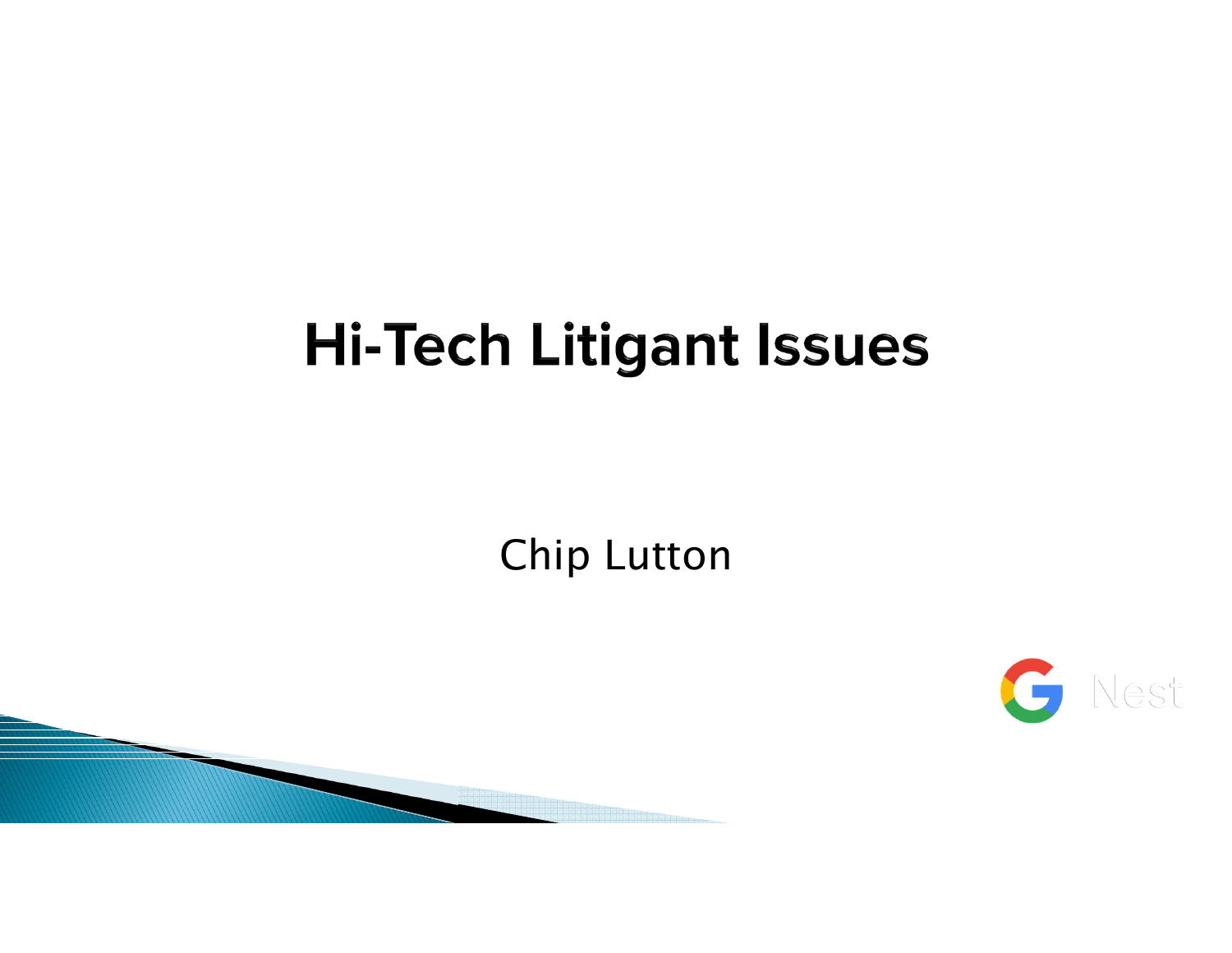## **Hi-Tech Industry IP Issues**

- $\blacktriangleright$  Globalization of R&D, engineering, manufacturing, and markets
	- Economies of scale
	- Localization of products
	- $\,^{\circ}\,$  National markets: regulation, distribution channels, pricing, customer support
- $\blacktriangleright$  International challenges of identifying infringers & infringing products
	- Private investigators
	- Reverse engineering
	- Preparation of patent infringement claim charts
- $\blacktriangleright$  Patent litigation objectives
	- Exclude competitors
	- License competitors & collect royalties

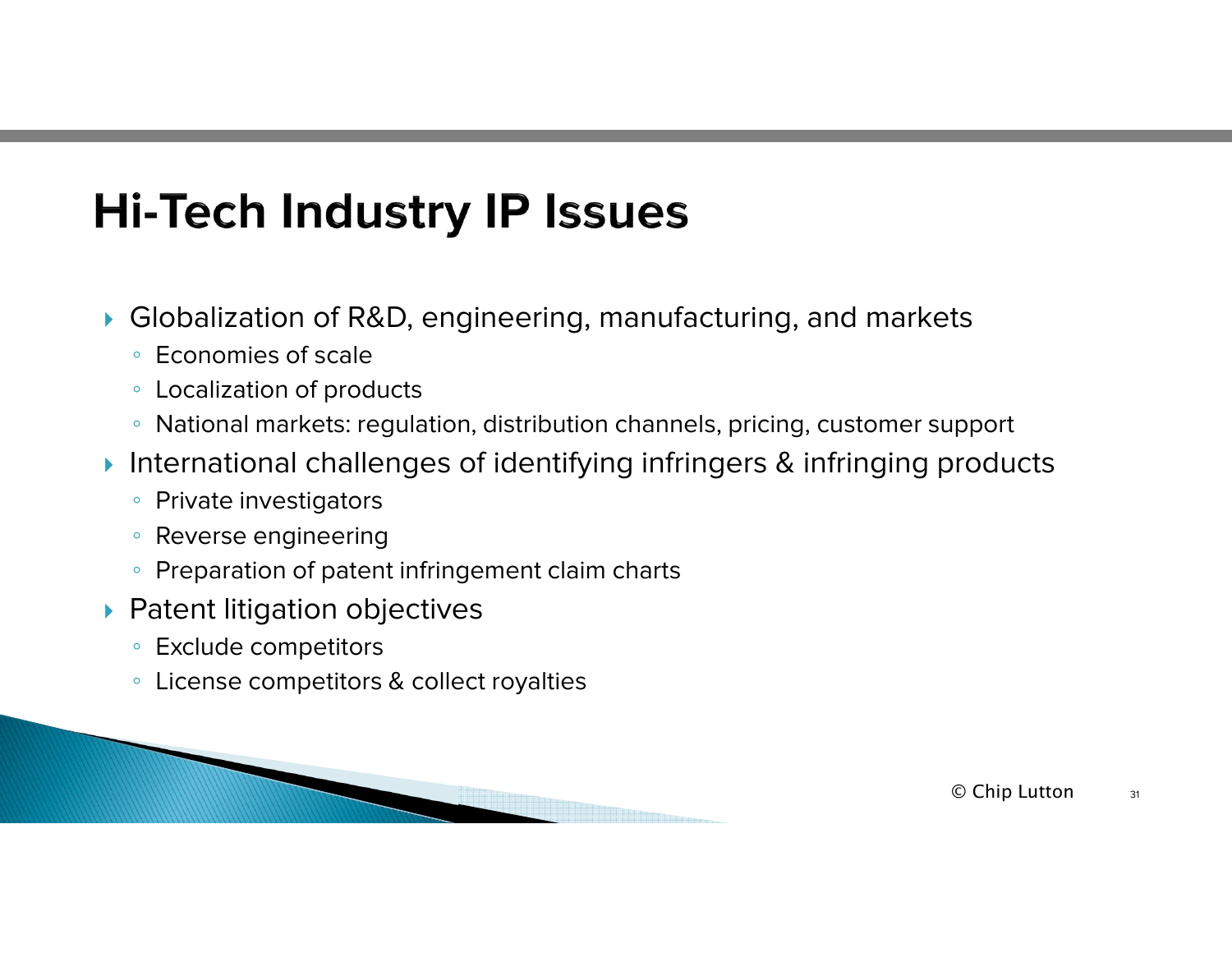## **Merits of Mediation & Arbitration**

- $\blacktriangleright$  Flexibility: who, when, where, how to resolve disputes
- ▶ Cost
	- $\,^{\circ}\,$  Patent litigation fees & costs are large, but small in proportion to sales revenues
	- Stalled sales and lower revenues favor ADR
- Speed to resolution—resolve uncertainty
- N Business disruptions can refocus attention to next generation products
- ▶ Changed commercial motivations may enable "business solution"
- $\blacktriangleright$  But
	- Windfall jury damages/awards less likely
	- Worries about encouraging nuisance claims



 $\mathbb O$  Chip Lutton  $\blacksquare$  $\frac{11}{32}$